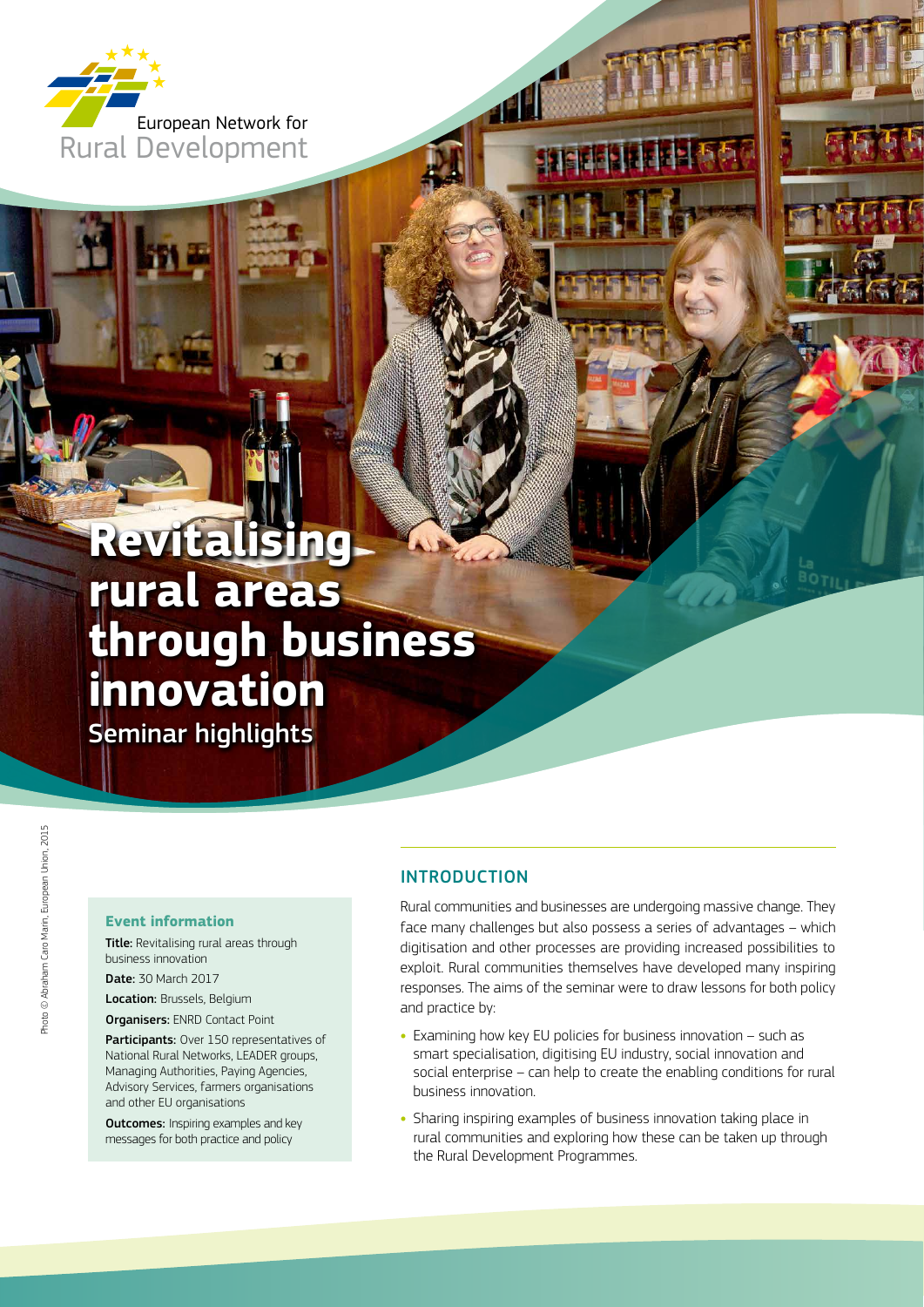### SEIZING THE NEW OPPORTUNITIES FOR RURAL AREAS



#### Introductory remarks

"*Innovation does not only mean something radically new or involving advanced technology. We are also talking about shifting development paths, creating an enabling environment which helps rural business respond to emerging challenges – and very importantly seize new opportunities which are opening up for* 

*rural areas – for instance as a result of the digital economy and the bio-economy.*"<br>The EU's rural and agricultural policy alone cannot bring about the needed change.<br>"If aglicias must also along a insifacet role. The Ca The EU's rural and agricultural policy alone cannot bring about the needed change in rural areas. Other EU policies must also play a significant role. The Cork Declaration calls for "rural proofing" – looking at other poli *EU policies must also play a significant role. The Cork Declaration calls for "rural proofing" – looking at other policies through a rural lens – not only to understand and improve their impact but also to learn about approaches which could be beneficial for rural communities.*"

> Josefine Loriz-Hoffmann Director, DG AGRI, European Commission

### Opportunities for business innovation in today's rapidly changing rural world



[Jose Enrique Garcilazo](http://enrd.ec.europa.eu/sites/enrd/files/s4_rural-businesses_rural-policy_garcilazo.pdf) Head of Unit. Rural and Regional Development Programme, OECD (Paris, France)

### Emerging rural trends in OECD countries

- **•** Low density (rural) regions are catching up with urban areas.
- **•** Rural areas close to cities are particularly dynamic.
- **•** Rural regions make an important contribution to national growth nearly 70% of growth takes place outside metropolitan growth hubs.
- **•** The productivity of tradeable activities (goods sold outside the area) is key for sustainable rural development.
- **•** Good service provision is also vital for retaining and attracting entrepreneurs.
- **•** With smart specialisation there is potential for rural areas to have an absolute advantage over urban areas.

### Some key messages for policy from the OECD

- **•** Focus on the competitive niches where specific rural areas have comparative and absolute advantages.
- **•** Smart specialisation can be more important in rural areas than in cities (which have more diverse and diffuse economies).
- **•** Add value to the core domains by focussing on enabling factors – skills, accessibility, market intelligence, institutions, business innovation.
- **•** Deal with all aspects of wellbeing not just the economic and environmental sides.

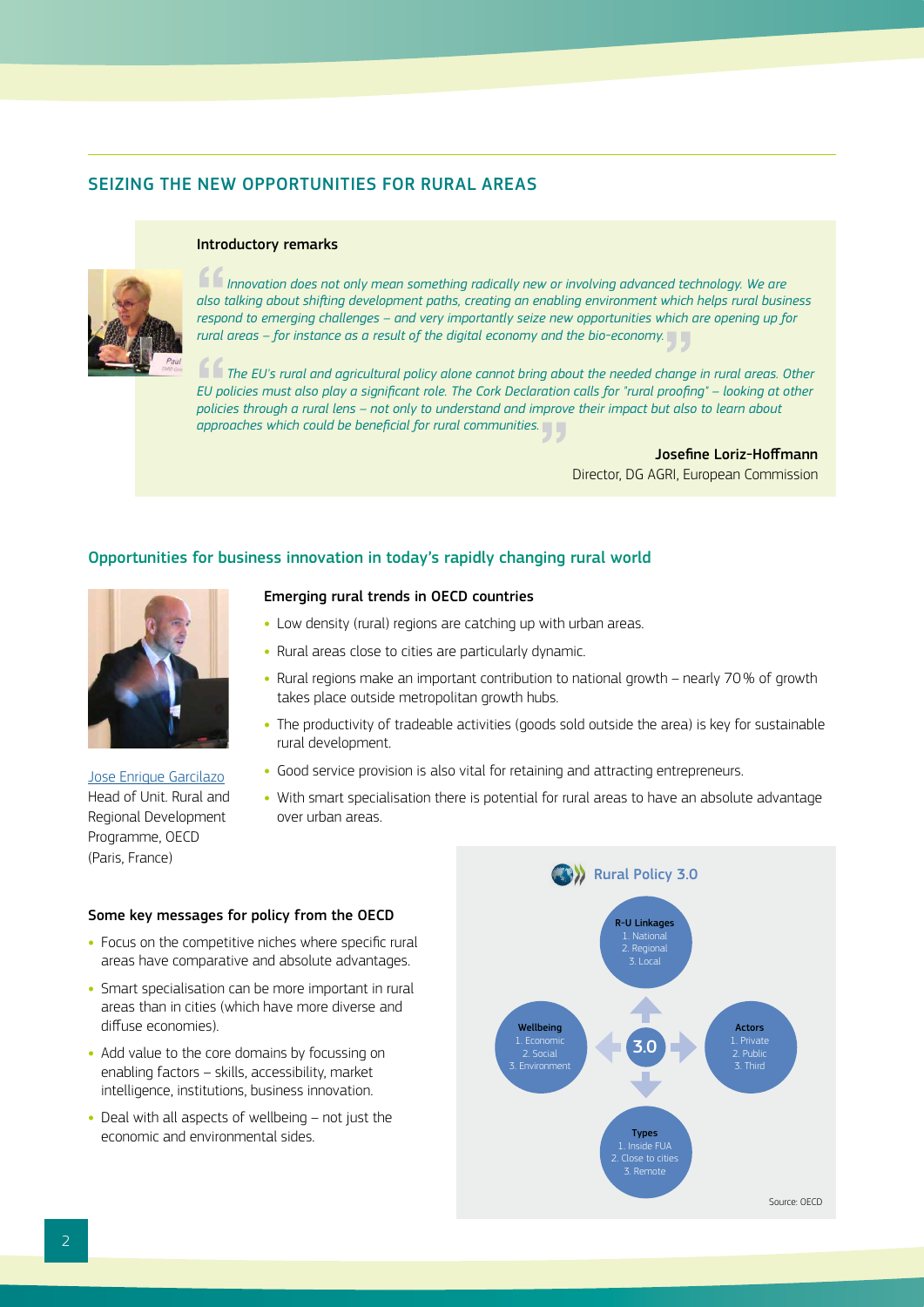### RURAL BUSINESSES AND COMMUNITIES TAKE THE INITIATIVE

### [Artic Smart Community Cluster](http://enrd.ec.europa.eu/sites/enrd/files/s4_rural-businesses_aritc-cluster_havukainen.pdf) (Finland)

Ilari Havukainen and Johannes Vallivaara presented the [Artic](http://enrd.ec.europa.eu/sites/enrd/files/s4_rural-businesses_aritc-cluster_havukainen.pdf)  [Smart Community Cluster](http://enrd.ec.europa.eu/sites/enrd/files/s4_rural-businesses_aritc-cluster_havukainen.pdf) that provides an impressive example of how one of the most remote and rural areas of Europe (under 2 inhabitants per sq.km) is putting into practice a bottom up strategy for smart specialisation. By working closely with entrepreneurs from the villages they identified the huge potential for reducing the capital outflow and adding local value in two key fields – energy and food. They have developed an integrated strategy to support local entrepreneurs which includes education in schools, opening up public procurement and building local food and energy hubs.





### [Island of Eigg](http://enrd.ec.europa.eu/sites/enrd/files/s4_rural-businesses_eigg_bryan.pdf) (Scotland, UK)

Amanda Bryan told the equally inspiring story of the small Scottish [Island of Eigg](http://enrd.ec.europa.eu/sites/enrd/files/s4_rural-businesses_eigg_bryan.pdf). In 1997 the residents bought the land from its absent landlord for 1.5 million pounds – raised from residents and thousands of non-residents. They formed the Eigg Heritage Trust which set up three subsidiaries that have successfully put into place a range of community-based solutions for renewable energy, the island shop, post office and team room, affordable housing, wireless broadband and land management.



Grainne Dwyer told the remarkable story of the [Ludgate](https://youtu.be/rtyHJnFT8Uw)  [Digital](https://youtu.be/rtyHJnFT8Uw) Hub, in the rural town of Skibbereen on the West Coast of Ireland. The community managed to link up to a pilot national broadband scheme providing them with 1 Gb of connectivity. Then, by mobilising private and community resources they invested over 1.7 million pounds to convert a disused cinema into a state of the art digital hub. This has already attracted over 25 co‑working entrepreneurs, carried out major exercise in digital education and created the first "digital shopping high street".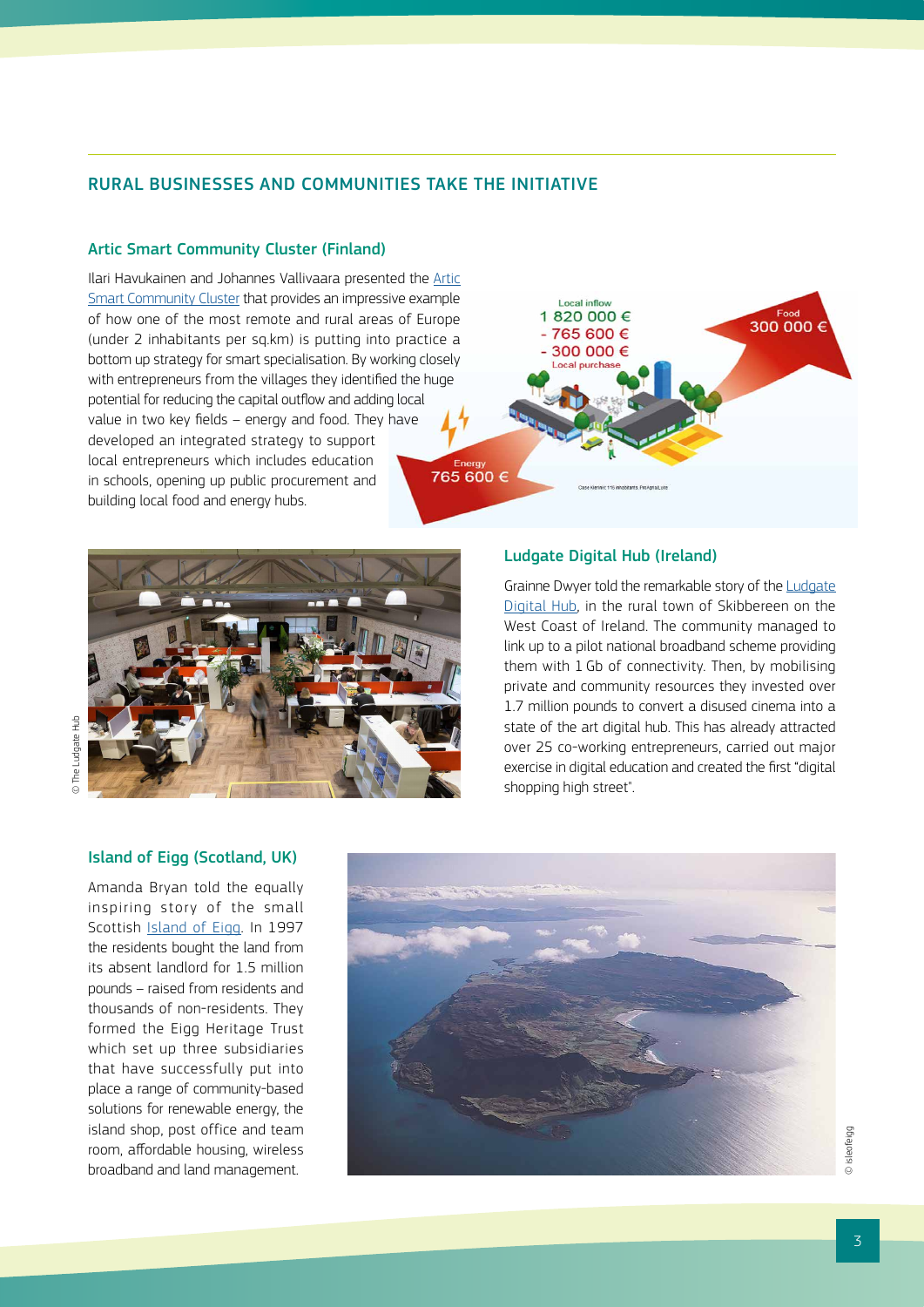### POLICY PANEL: HOW TO ENSURE EU POLICIES REACH AND ARE USEFUL FOR RURAL BUSINESSES?

Ronan Burgess DG CONNECT (speaking on Digital Innovation Hubs), Jan Larosse DG REGIO (Smart Specialisation) and Patrick Klein DG GROW (Social Innovation and Social Enterprise)

- **•** Smart specialisation is designed to help regions to invest in innovations which build on their strengths and turn the big challenges they are facing into opportunities. The ERDF has programmed over  $\epsilon$  41 bn for this during this period.
- **Digital Innovation Hubs** are a tool for digitising all European industries and ensuring they are competitive on a world stage. They work mainly at national and/or regional level.
- **•** A wide range of social enterprises are playing an increasing role in meeting societal challenges. Rural areas are important in this.

### To be effective, the policies need to be joined up...

- **•** Smart specialisation may be technology driven but it is critical to build capacity through an "ecosystem" of integrated development. For example, the Smart Specialisation Platform on Agro-foods has been developed by several DGs to connect investors.
- **•** Both fixed and mobile technologies are important for connectivity in rural areas, as well as the skills to use them.
- **•** DG GROW works in close cooperation with other DGs and the EIB and EIF to guarantee loans and create an effective ecosystem of support for social institutions and enterprises.<sup>1</sup>



#### … and to reach rural areas, policies need to connect to rural communities

- **•** Smart specialisation involves a bottom up process of entrepreneurial discovery in which businesses identify the priorities for investment in different areas. Each region is very specific.
- **•** Digital innovation hubs typically work at national/ regional level, so further multipliers are important to reach local rural businesses.
- **•** A culture of social proximity, which is more common in rural areas, is important to develop social enterprise.

### The million-dollar question:

"*Two of the examples presented at the seminar happened in spite of policy rather than*  **because of it, does this have to be the case?<br>Bill Sl<br>Iames Hutton Institu** 

*James Hutton Institute* Bill Slee

#### Answers by panellist:

- **•** "Policy often runs a little behind in reality".
- **•** "Policy frameworks can create the conditions for a marriage between top-down policy and facilitate and spread bottom-up initiatives".
- **•** "Policy now needs to be co-created involving all stakeholders in the design and delivery".

(1) A social enterprise operates by providing goods and services for the market in an entrepreneurial and innovative fashion and uses its profits primarily to achieve social objectives. It can take various legal forms.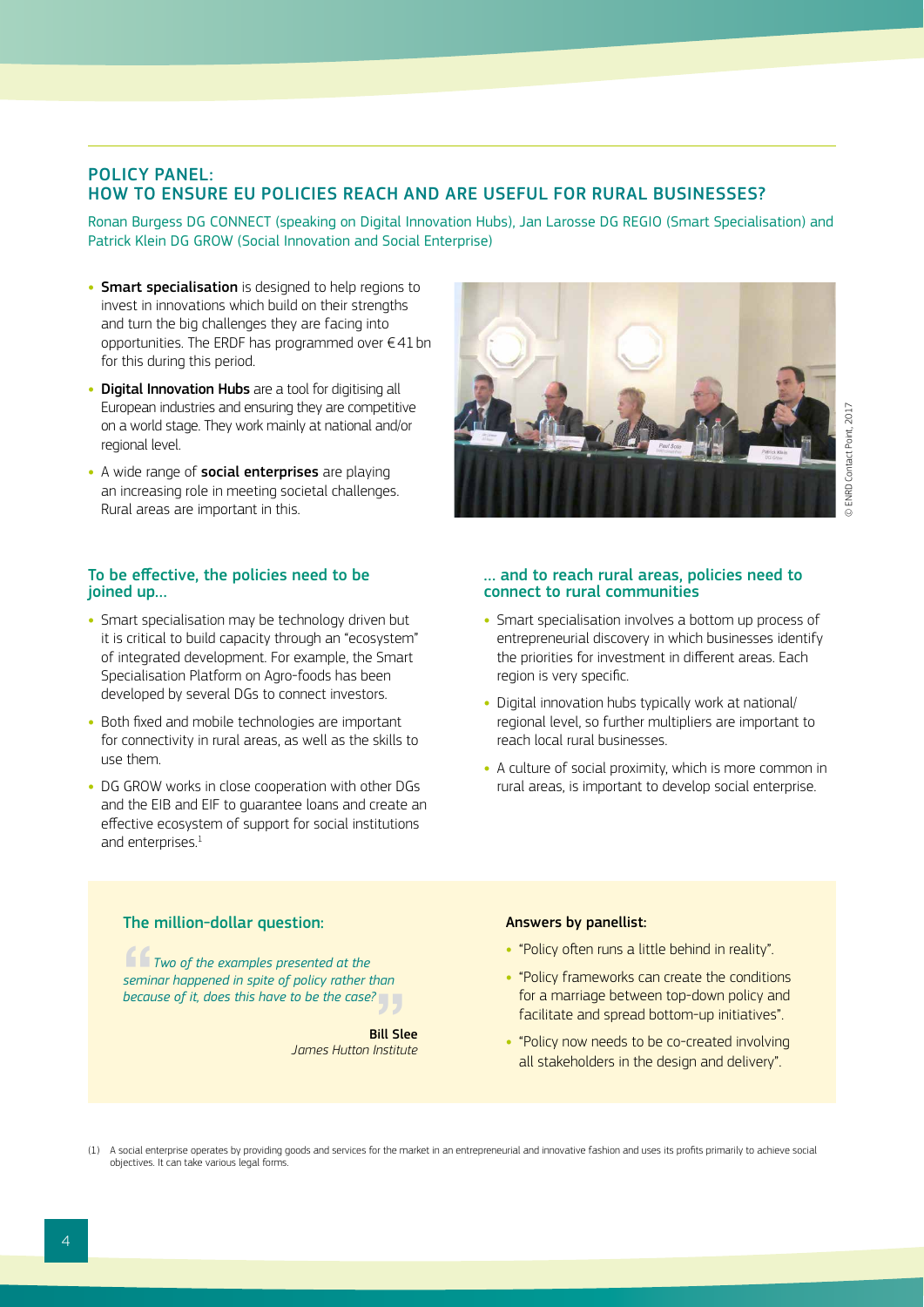### PARALLEL WORKSHOPS

Participants at each of the morning and afternoon workshops had the opportunity to listen to two inspiring case studies. This led to a rich range of ideas and discussion which has been condensed below around some of the main messages made by the workshop reporters.

### MAKING SUPPORT TOOLS FOR BUSINESS INNOVATION WORK IN RURAL AREAS

### 1

### Rural digital hubs

How to ensure that that they successfully help rural businesses seize the opportunities of digitisation?

- **•** [Swedish Local Fibre Alliance](http://enrd.ec.europa.eu/sites/enrd/files/s4_rural-businesses_swedish-local-fibre_froling_0.pdf) Per Fröling (Sweden)
- **•** [Lozère Digital Network](http://prezi.com/z_ioy7uu6a31/?utm_campaign=share&utm_medium=copy) Frédéric Dumortier (France)

### Main messages

- **•** Rural digital hubs can build community responses to improve both the supply and uptake (demand) of broadband.
- **•** Network and share the experience of rural digital hubs. There is now a large body of experience of what works, why, how and where. There are many things to avoid (e.g. focusing on building and hardware) and many lessons of what to focus on.
- **•** Establish the multiplier effect that (local) rural digital hubs can have within the wider ecosystem of EU, national and regional ecosystem of Digital Innovation Hubs and Competence Centres.
- **•** Create a structured system of exchanges and placements for the people involved in rural digital hubs.



### $\overline{\mathbf{z}}$

### Business accelerators and other tools for supporting change in rural businesses

How to encourage new ideas – from farm and non-farm businesses and get them successfully to the market?

- **•** [Growbiz](http://enrd.ec.europa.eu/sites/enrd/files/s4_rural-businesses_growbiz_brierton.pdf) Jackie Brierton (Scotland, UK)
- **•** [Thessaloniki Accelerator](http://enrd.ec.europa.eu/sites/enrd/files/s4_rural-businesses_agrient_tsoumari.pdf) Mara Tsoumari (Greece)

### Main messages

- **•** Policies must be designed to capture and stimulate an entrepreneurial spirit, innovative ideas, and risk taking. It is not enough to offer standard off-theshelf courses, advice or grants.
- **•** Policies must address the challenge of mobilising people at the outset and then keeping them engaged over time. Group work and cultural events can help to overcome the barriers of distance, small populations and busy work schedules.
- **•** There is a need for building innovation ecosystems, networks of stakeholders (public, private, community, urban, rural) that respond to diverse and evolving needs and can provide support through the innovation process from start-up to market roll-out.

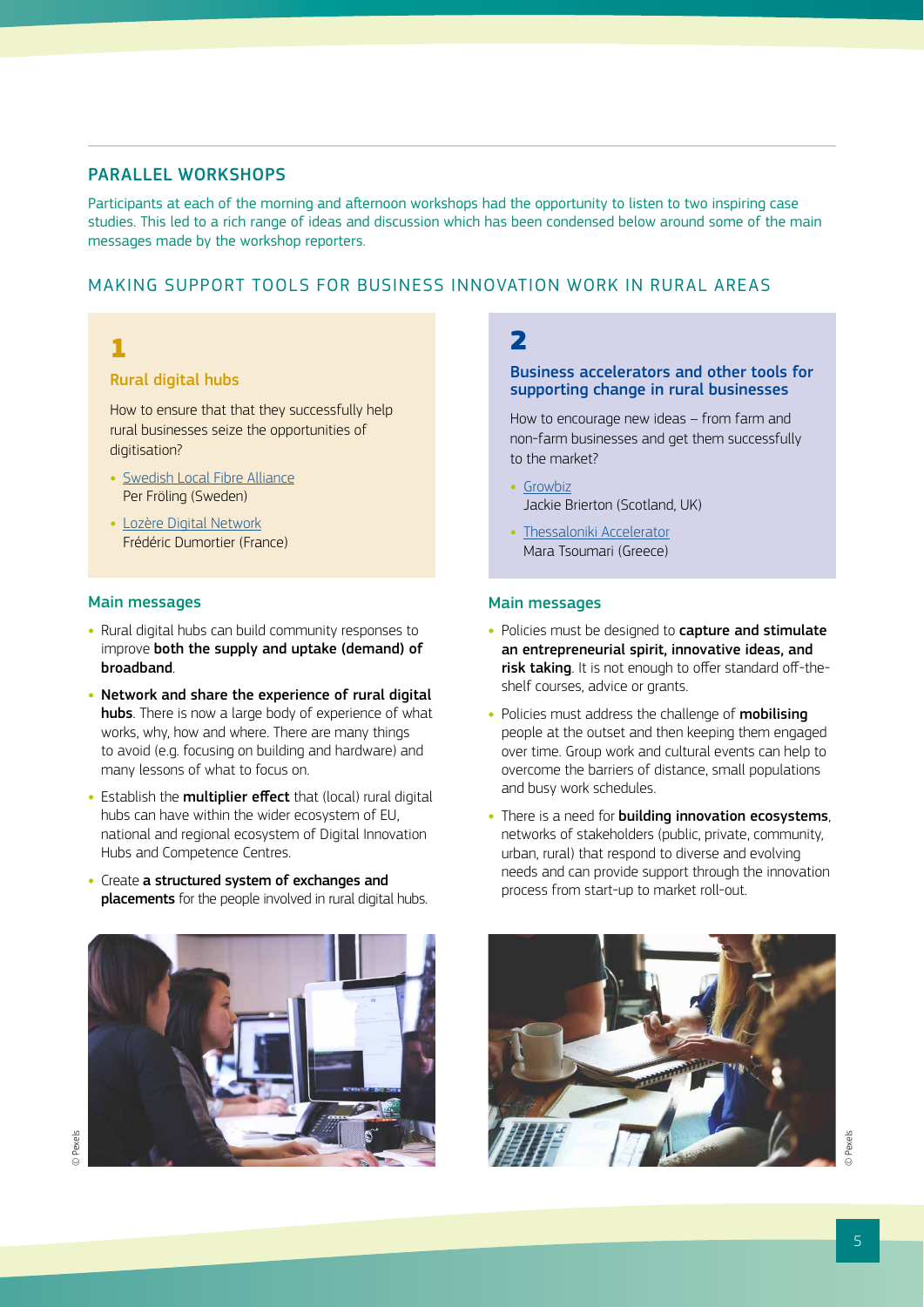### 3

### Social innovation in rural areas

How to build capacity, mobilise resources and generate new economic activities?

- **•** [Alston Moor](http://enrd.ec.europa.eu/sites/enrd/files/s4_rural-businesses_alston-moor_gilbertson.pdf) Sue Gilbertson (England, UK)
- **•** [3 EVA](https://prezi.com/gfn01vnszkcw/a-local-hub-for-economic-collaboration/?utm_campaign=share&utm_medium=copy) Peter Wollny (Aude, France)

### Main messages

- **•** Connect to community driven action. Focus on creating the enabling conditions for communities to meet their own needs. This means access to the knowledge and skills required to enter new fields, flexible finance, networks and peer learning and a supportive legislative framework.
- **•** Find ways of handling hybrid forms of business (private-public-social business models). This means



recognising the public goods that community engagement brings and, also that communities – on their own – cannot be expected to overcome market failure and limited public funding.

**•** Build long term resilience. Long term viability needs to be built into projects to avoid community burn-out and disappointment.

### IMPROVING SMART BUSINESS SUPPORT THROUGH THE RDPs

### 4

#### Extending business innovation through LEADER (M19)

How can LAGS be enabled to provide more effective support to promising but potentially risky ideas and projects?

- **•** [LEADER Central Cataluña](http://enrd.ec.europa.eu/sites/enrd/files/s4_rural-businesses_central-catalonia_barcons.pdf) Eduard Barcons (Spain)
- **•** [Aryshire LAG](http://enrd.ec.europa.eu/sites/enrd/files/s4_rural-businesses_ayrshire_hyslop.pdf) Sarah Hyslop (Scotland, UK)

### Main messages

LEADER is still one of the most versatile and flexible measures in the RDP toolkit. To fully use its potential to support business innovation at all stages, both Managing Authorities (MAs) and LAGs should:

• Strengthen their support for **community based** animation by organising training, sharing information, creating networks, encouraging new ideas through inter territorial and transnational cooperation.



- **•** Open-up a wider range of more flexible sources of finance adapted to local business needs. LEADER should not see its primary role simply as a standard grant provider.
- **•** Develop the LAGs role as an innovation broker and embrace risk at different stages of the innovation cycle. Rather than relying purely on their own resources, LAGs can use them strategically to build linkages with other programmes, measures and sources of support.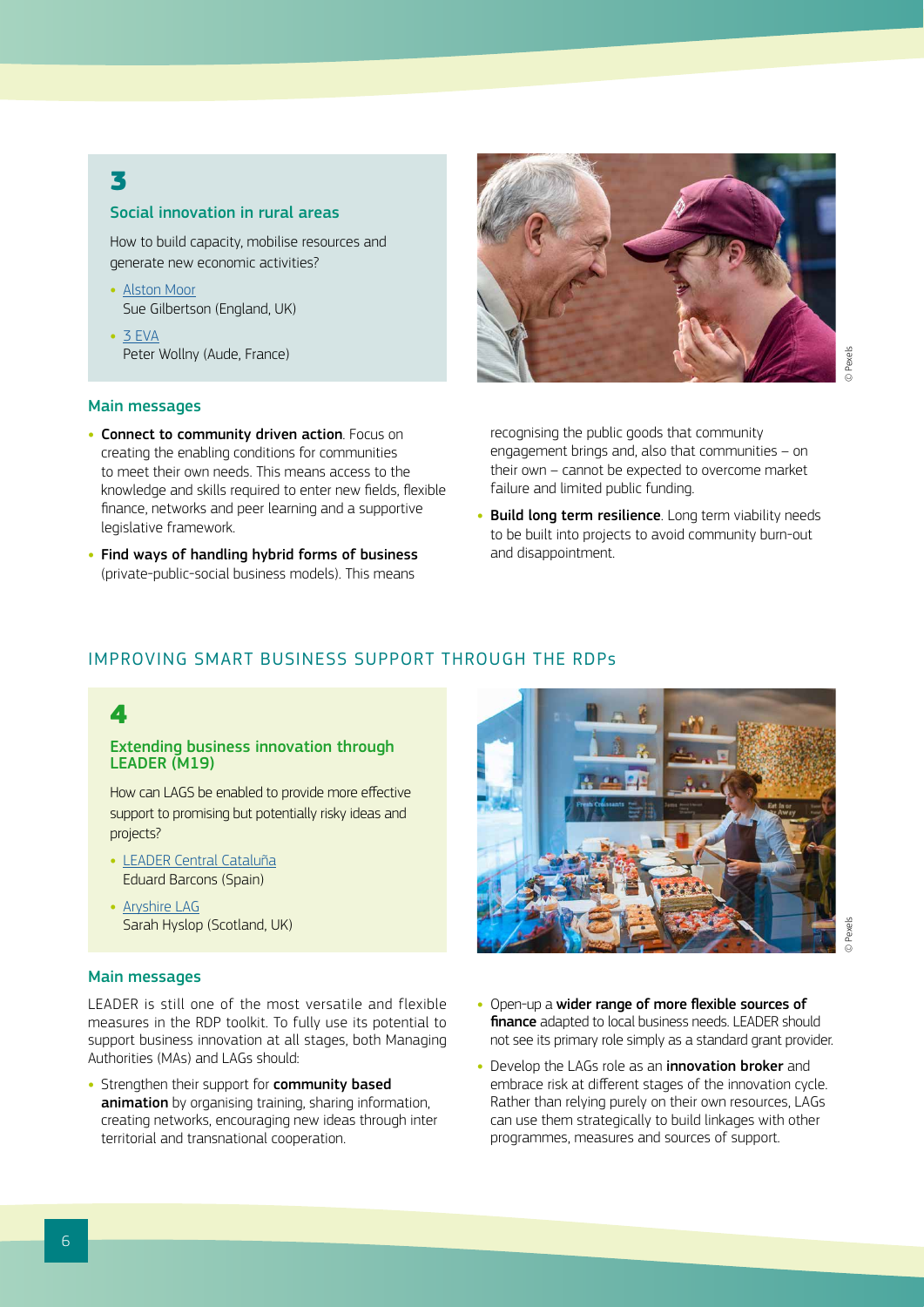### 5

### Extending business innovation through cooperation (M16)

How can the cooperation measure be made more effective in supporting business ideas get to the market?

**•** [Austrian MA.](http://enrd.ec.europa.eu/sites/enrd/files/s4_rural-businesses_innovative-tourism_titlbach.pdf) Martina Titlbach-Super (Austria)

#### Main messages

The cooperation measure can be used for a wide variety of business needs including: exchanging ideas between businesses, pooling training expertise, mentors and facilitators, enabling cross and intra-sectoral networking, creating digital skills and platforms, developing the social economy and so on. To realise this potential, MAs should:

- **•** Strengthen early stage support for new ideas and start-ups through pilots, start-up kits, innovation brokers, animation and other means.
- **•** Link cooperation strategically with other measures such as Measure 1 for Knowledge Transfer and Measure 2 for Advisory Services to provide a clearly signposted support ecosystem.
- **•** Strengthen business follow-up and ensure business needs are met at different stages and over a longer time period.



© Pexels

### 6

### Using the RDPs to implement smart business support packages

How can key measures in the RDPs best be combined to support innovation among both farm and non-farm businesses?

- **•** [Basque Region MA.](http://enrd.ec.europa.eu/sites/enrd/files/s4_rural-businesses_measures-packages-basque-rdp_landa.pdf) Irma Maria Basterra, Jone Fernandez Landa (Spain)
- **•** [Finnish MA.](http://enrd.ec.europa.eu/sites/enrd/files/s4_rural-businesses-entrepreneurship_kalliokoski.pdf) Juuso Kalliokoski (Finland)

### Main messages

The RDPs already have a considerable battery of tools that can be used to support rural business innovation. The challenge is to deploy them in a way that responds to business needs in different places, sectors and stages of development; To do this, MA's should:

- Develop **more holistic approaches** to business support based on a mapping of local business needs.
- **•** Avoid over restrictive definitions and conditions that can prevent effective complementarity between different funds and between the measures of the RDPs.
- Ensure **clear information**, signposting and easy access for business to the flexible support they need.
- **•** Provide more flexible and varied sources of finance, by the use of pilots, experiments, simplified expressions of interest, paying support in installments, collective projects and access to other funds and Financial Instruments.
- **•** Use the full and combined potential of various RDP Measures (e.g. M1, M2, M16, M19) to provide a system of mentoring, peer-to-peer and network support adapted to local business needs at different stages - from the first idea to sucessful market roll‑out.

### Common workshop themes

- **•** Rigid procedures, isolated and sometimes competing programmes and agencies are a barrier to business innovation in rural areas.
- **•** Use the full potential of LEADER and the Cooperation Measure to support business innovation in rural businesses.